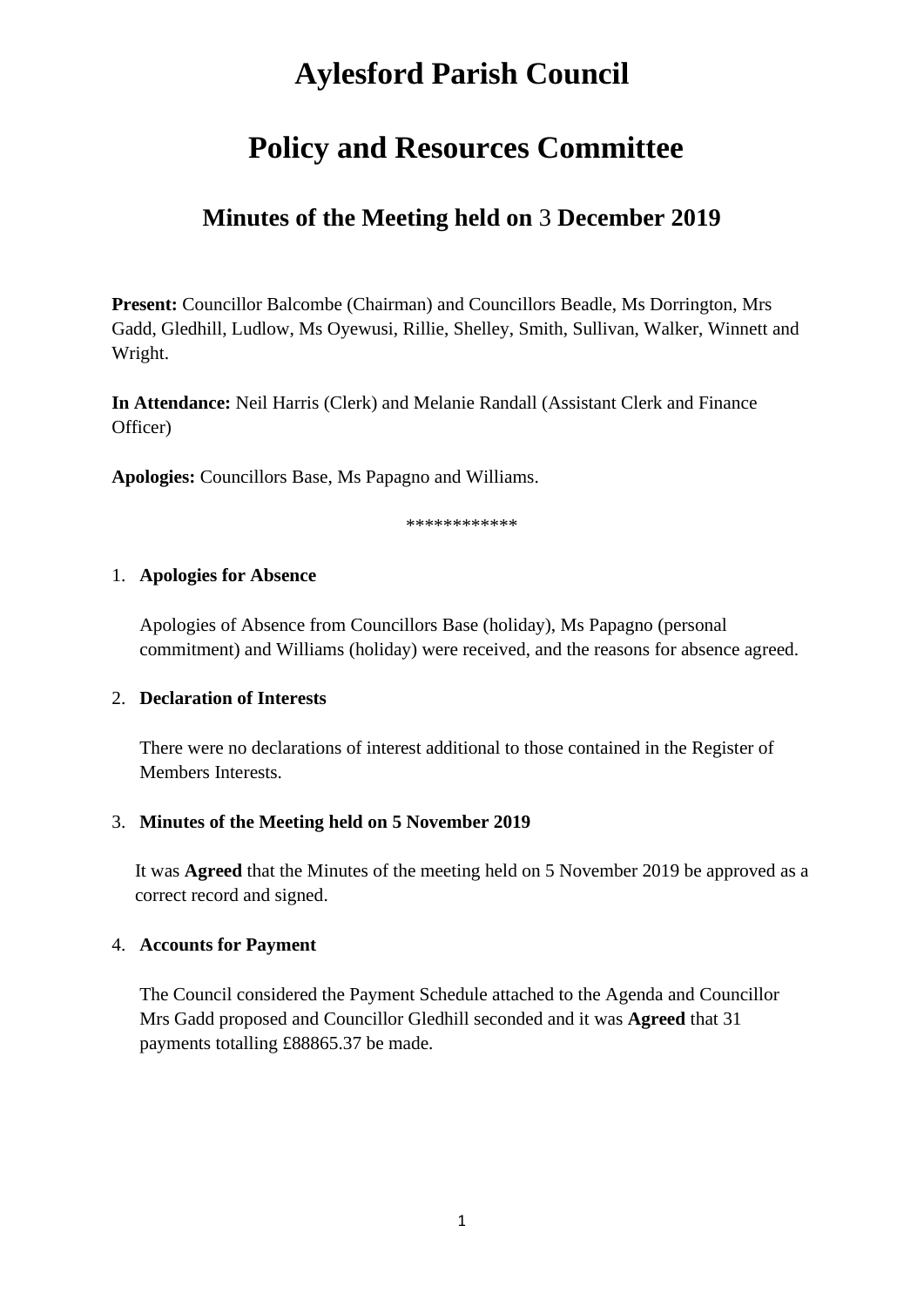#### 5. **Finance Advisory Sub Committee**

The Committee received the minutes of the Finance Advisory Sub Committee held on 26 November 2019. It was **Agreed t**o note the minutes of the meeting held on 26 November 2019.

#### 6. **Financial Matters**

The Clerk had nothing to report to the committee.

#### 7. **Law and Order**

The Clerk had nothing to report to the committee.

## 8. **KALC**

The Committee received the report of Councillor Shelley of the meeting of KALC AGM held on 30 November.

## 9. **TMBC Parish Partnership Panel**

The Committee received the report of Councillor Shelley of the meeting of the TMBC Parish Partnership Panel held on 14 November.

#### 10. **Council Vacancies**

It was **Noted** that the current vacancies on the Council were as follows: -

Aylesford South - 1.

## 11. **Public Convenience Review – Aylesford Toilets**

The Clerk reported that he was still awaiting a date for the meeting with TMBC Officers from the Director of Street Scene, Leisure and Technical Services.

## 12. **KALC Community Awards**

The Clerk reported that KALC had written to the Council that they were looking for nominations for the KALC Community Awards by 31 January 2020.

## 13. **SLCC Membership**

It was **Agreed** that the Clerk's membership of the SLCC and ALCC be renewed at a total cost of £321.